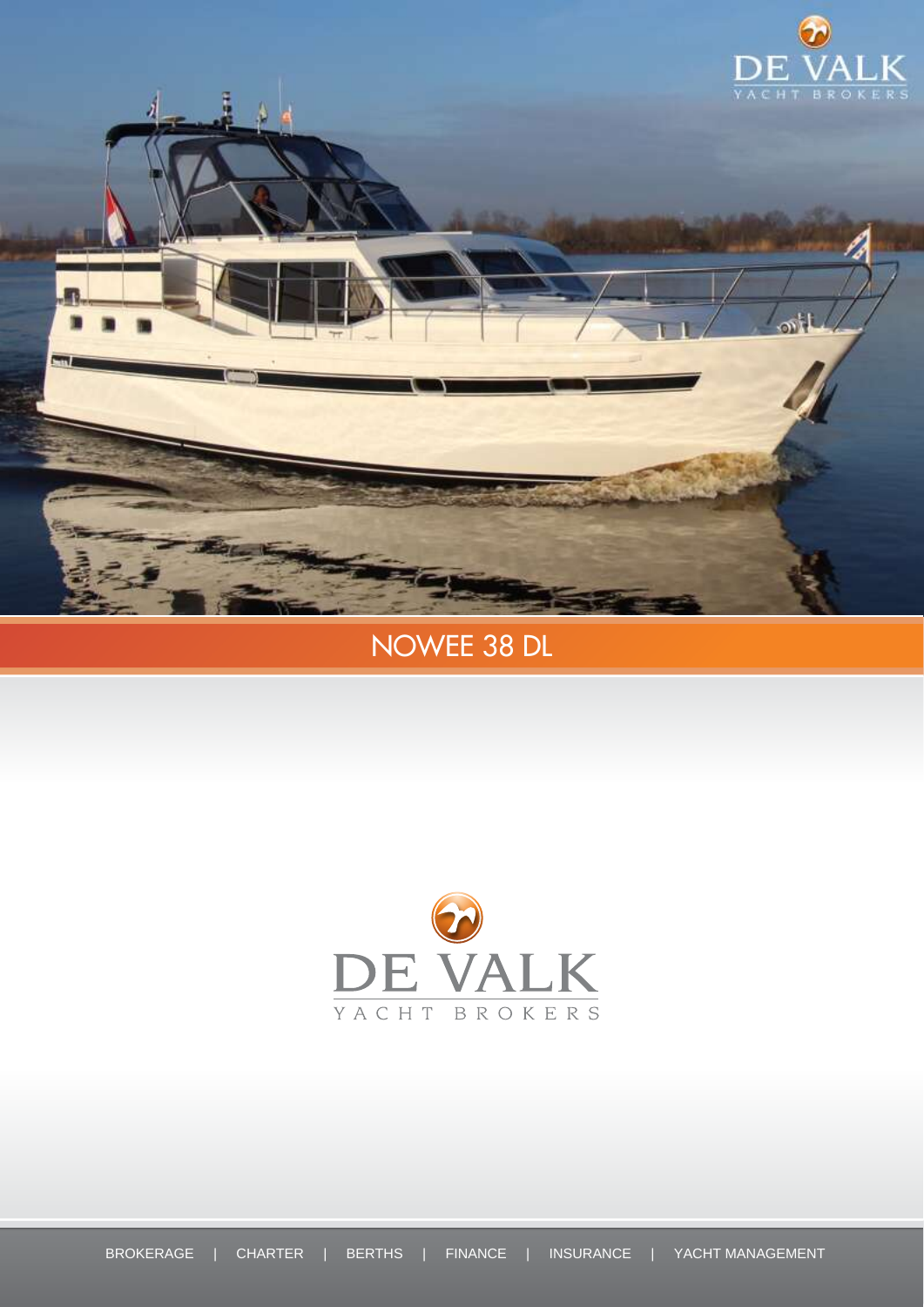#### **BROKER'S COMMENTS**

''Very nicely build Nowee 38. Beautiful woodwork inside Large island berth in the owners cabin with separate toilet and shower. Large aft deck with outside steering position. Equipped with a strong bow and stern thruster. Come and see her in our covered sales marina in Sneek.''

#### **SPECIFICATIONS**

| <b>Dimensions</b> | $11,55 \times 3,85 \times 1,05$ (m) | <b>Builder</b> | Nowee Shipyard Heeg |
|-------------------|-------------------------------------|----------------|---------------------|
| <b>Built</b>      | 1999                                | Cabins         | 2                   |
| <b>Material</b>   | <b>Steel</b>                        | <b>Berths</b>  | 6                   |
| Engine(s)         | 1 x Iveco Aifo 8061 M 12.02 diesel  | Hp/Kw          | $120$ (hp), 88 (kw) |
|                   | <b>SOLD</b>                         | Lying          | at sales office     |
|                   |                                     |                |                     |

#### **CONTACT**

#### **DISCLAIMER**

These particulars are given in good faith as supplied but cannot be guaranteed and cannot be used for contracts.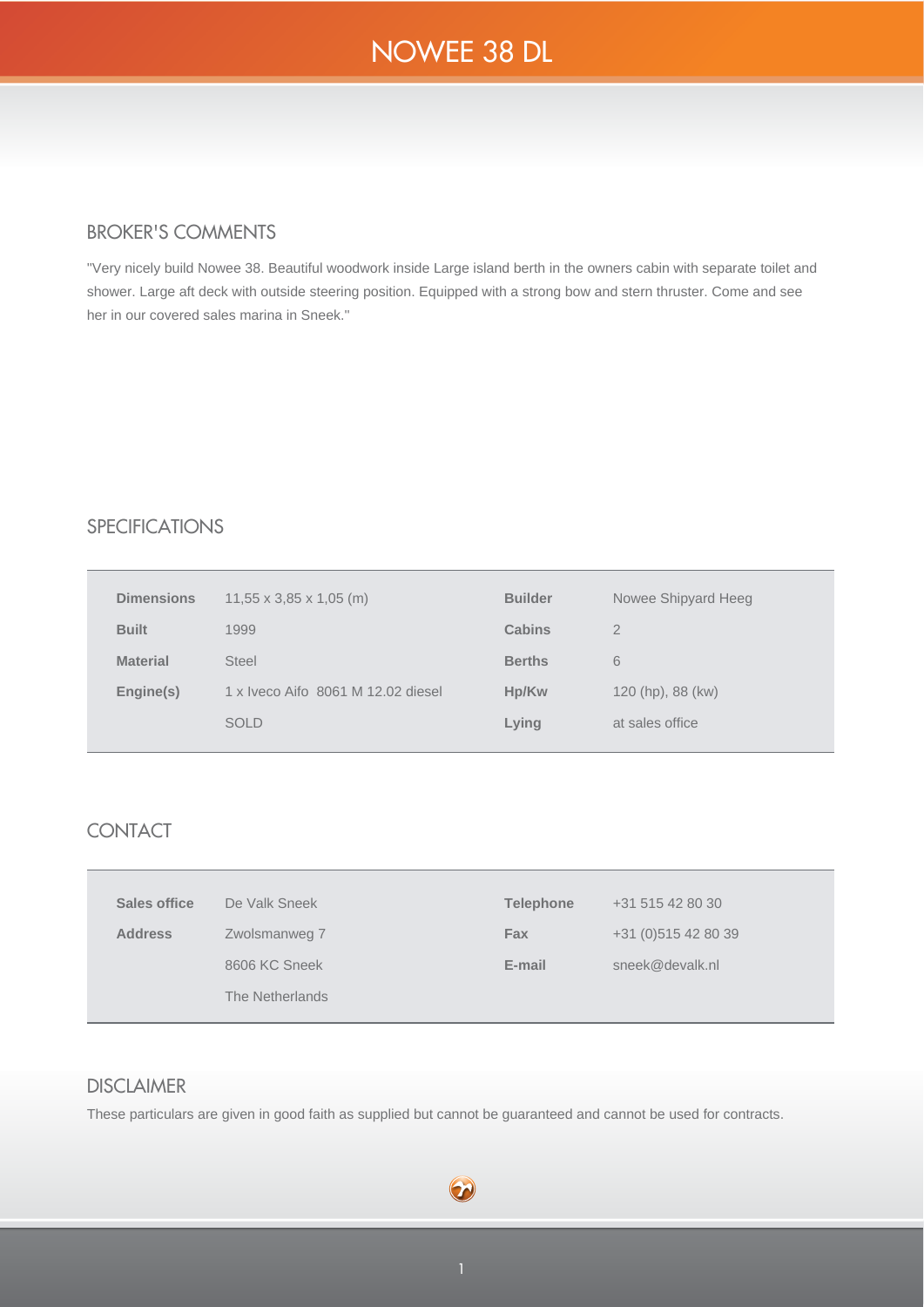#### **GENERAL**

| <b>Model</b>                   | NOWEE 38 DL               |
|--------------------------------|---------------------------|
| <b>Type</b>                    | motor yacht               |
| LOA(m)                         | 11,55                     |
| Beam (m)                       | 3,85                      |
| Draft (m)                      | 1,05                      |
| Air draft (m)                  | 4,35                      |
| Headroom (m)                   | 1,95                      |
| Year built                     | 1999                      |
| <b>Builder</b>                 | Nowee Shipyard Heeg       |
| Country                        | The Netherlands           |
| <b>Designer</b>                | Jan Visser                |
| Displacement (t)               | 11                        |
| CE norm                        | C                         |
| <b>Hull material</b>           | steel                     |
| <b>Hull colour</b>             | white                     |
| <b>Hull shape</b>              | hard chine                |
| <b>Keel type</b>               | long keel                 |
| <b>Superstructure material</b> | steel                     |
| <b>Rubbing strake</b>          | steel                     |
| Deck material                  | steel                     |
| Deck finish                    | teak                      |
| Superstructure deck finish     | paint                     |
| Antifouling (year)             | 2020/2021                 |
| <b>Window frame</b>            | aluminium                 |
| <b>Window material</b>         | glass                     |
| <b>Deckhatch</b>               | 2x Gebo                   |
| <b>Portholes</b>               | aluminium 6x              |
| Radar arch                     | collapsible               |
| Fuel tank (litre)              | stainless steel 480 Liter |
| Level indicator (fuel tank)    | <b>VDO</b>                |

 $\odot$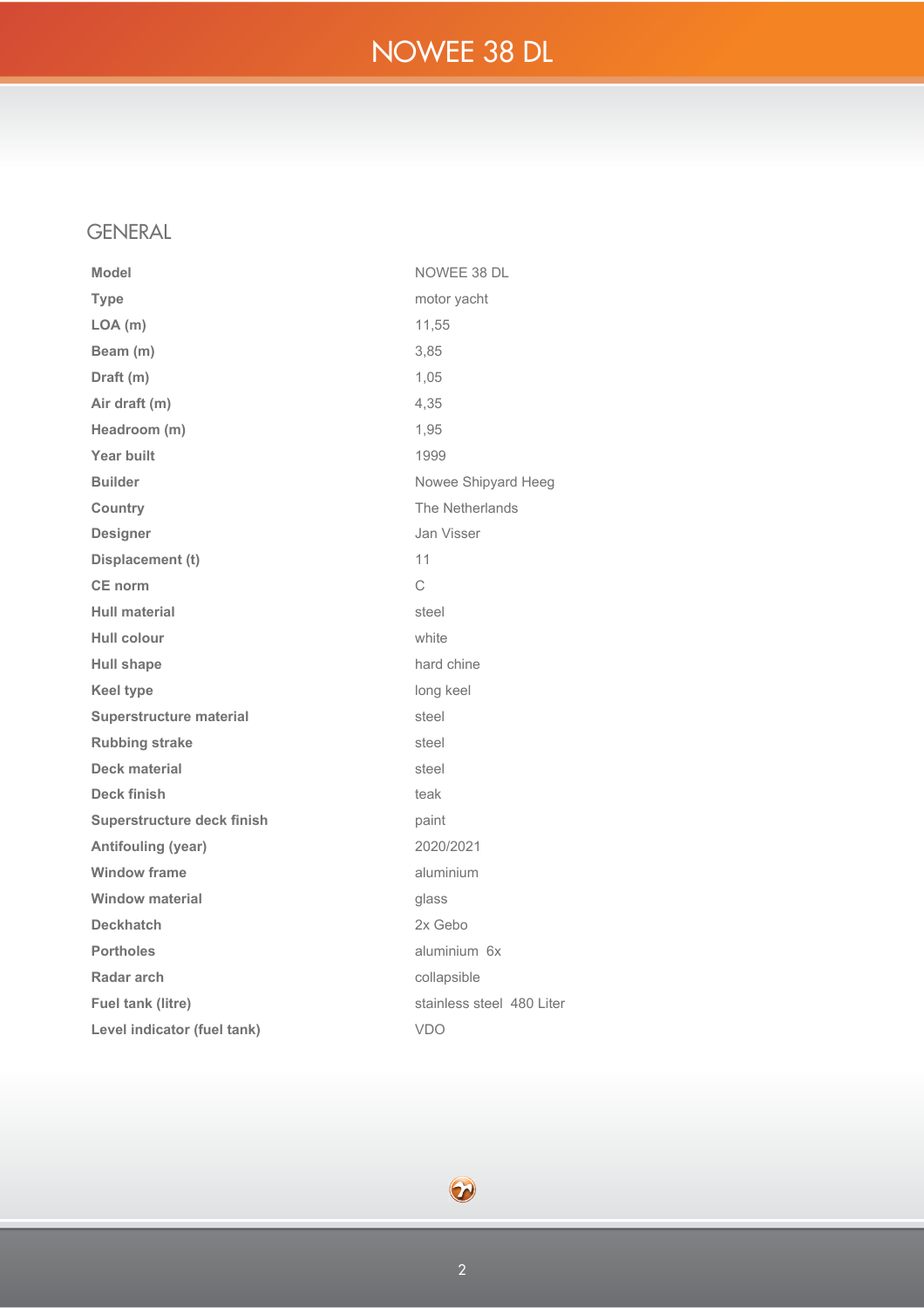| <b>Freshwater tank (litre)</b>    | stainless steel 2 x 275 Liter |
|-----------------------------------|-------------------------------|
| <b>Blackwater tank (litre)</b>    | stainless steel 170 Liter     |
| <b>Blackwater tank extraction</b> | $deck$ extraction $+$ pump    |
| <b>Wheel steering</b>             | hydraulic                     |
| <b>Outside helm position</b>      | hydraulic                     |

#### **ACCOMMODATION**

| Cabins                        | $\overline{2}$                            |
|-------------------------------|-------------------------------------------|
| <b>Berths</b>                 | 6                                         |
| Interior                      | mahogany                                  |
| <b>Floor</b>                  | teak and holly                            |
| Aft deck                      | yes                                       |
| Saloon                        | yes                                       |
| Headroom saloon (m)           | 1,95                                      |
| <b>Heating</b>                | diesel ducted hot air Webasto Airtop 5000 |
| <b>Aft Cabin</b>              | yes                                       |
| <b>Dinette</b>                | yes                                       |
| Dinette to convert into berth | yes                                       |
| Opening door to aft deck      | yes                                       |
| Galley                        | yes                                       |
| Countertop                    | plastic                                   |
| <b>Sink</b>                   | stainless steel                           |
| Cooker                        | calor gas Spinflo 4 burner                |
| <b>Extractor</b>              | Electrolux CK140                          |
| <b>Microwave</b>              | Panasonic NN3496                          |
| Fridge                        | Dometic                                   |
| <b>Hot water system</b>       | 220V + engine Boiler                      |
| Water pressure system         | electrical                                |
| Owners cabin                  | double bed                                |
| Bed length (m)                | 2,00                                      |

 $\bigodot$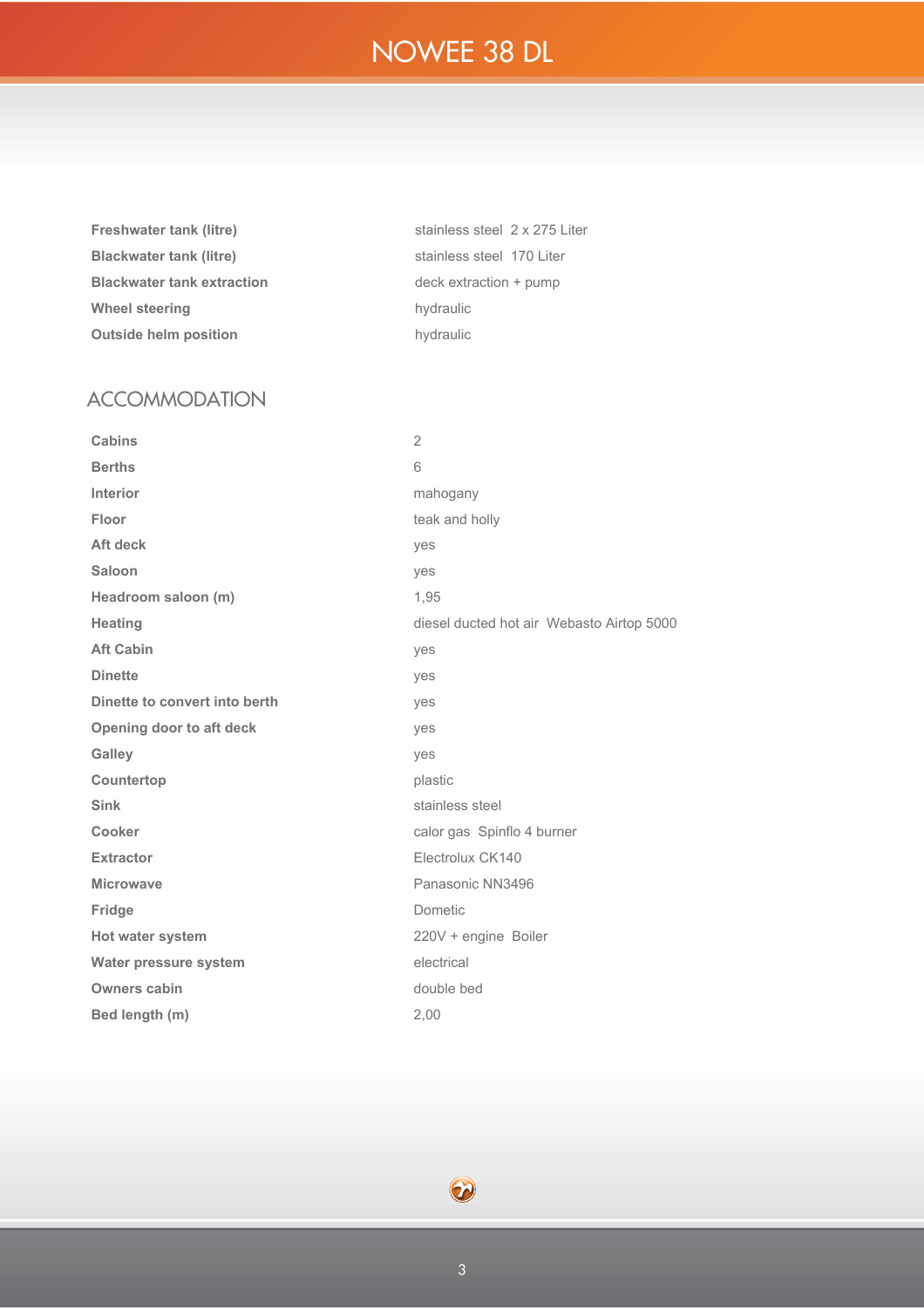| Wardrobe             | hanging and drawers |
|----------------------|---------------------|
| <b>Bathroom</b>      | shared              |
| <b>Toilet</b>        | shared              |
| <b>Toilet system</b> | electric            |
| Wash basin           | in the bathroom     |
| Shower               | shared              |
| Guest cabin 1        | bunk bed            |
| Bed length (m)       | 2.00                |
| Wardrobe             | drawers and shelves |
|                      |                     |

### **MACHINERY**

| No of engines                | 1                         |
|------------------------------|---------------------------|
| <b>Make</b>                  | Iveco Aifo                |
| <b>Type</b>                  | 8061 M 12.02              |
| <b>HP</b>                    | 120                       |
| kW                           | 88,00                     |
| Fuel                         | diesel                    |
| Year installed               | 1999                      |
| Maximum speed (kn)           | 8                         |
| <b>Cruising speed (kn)</b>   | 6                         |
| <b>Engine hours</b>          | 3434                      |
| <b>Engine cooling system</b> | freshwater heat exchanger |
| <b>Drive</b>                 | shaft                     |
| Saildrive seal               | ves                       |
| <b>Engine controls</b>       | bowden cable              |
| Gearbox                      | hydraulic Technodrive     |
| <b>Engine controls</b>       | bowden cable              |
| <b>Bowthruster</b>           | electric Cupra            |
| Sternthruster                | electric Cupra            |
| <b>Exhaust</b>               | watercooled               |
| <b>Propeller type</b>        | fixed                     |
|                              |                           |

 $\odot$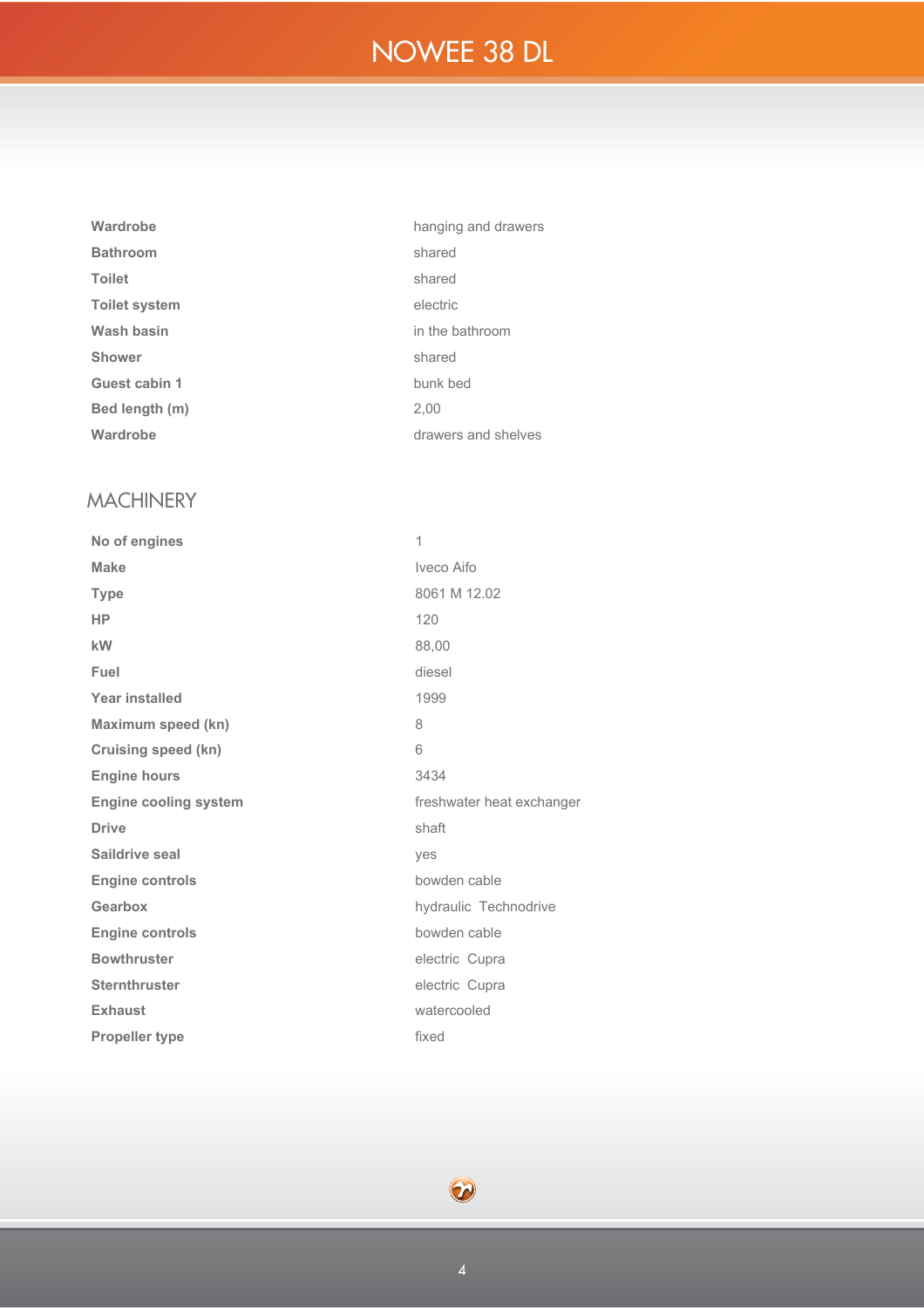| <b>Propeller blades</b>         | 4                  |
|---------------------------------|--------------------|
| <b>Propeller shaft material</b> | stainless steel    |
| <b>Shaft lubrication</b>        | water              |
| Electric bilge pump             | ves                |
| <b>Electrical installation</b>  | 12/24/220          |
| <b>Start battery</b>            | 2x Bosch 140 Ah    |
| <b>Service battery</b>          | 4x Platinum 140 Ah |
| <b>Battery charger/inverter</b> | Mastervolt 24/1200 |
| Solar panel                     | 2x                 |
| Diode battery combiners         | Victron            |
| <b>Shorepower</b>               | with cable         |
|                                 |                    |

### **NAVIGATION**

| Depth sounder            | Cetrek Multi    |
|--------------------------|-----------------|
| Log                      | Cetrek Multi    |
| <b>VHF</b>               | Shipmate RS8110 |
| Rudder angle indicator   | Autohelm        |
| <b>Radio receiver</b>    | yes             |
| <b>Navigation lights</b> | ves             |

### **EQUIPMENT**

| <b>Fixed windscreen</b> | yes             |
|-------------------------|-----------------|
| Sprayhood               | yes             |
| <b>Bimini</b>           | yes             |
| <b>Bathing platform</b> | yes             |
| <b>Boarding ladder</b>  | stainless steel |
| <b>Bow ladder</b>       | yes             |
| Anchor                  | Pool            |
| Anchor chain            | ves             |

 $\odot$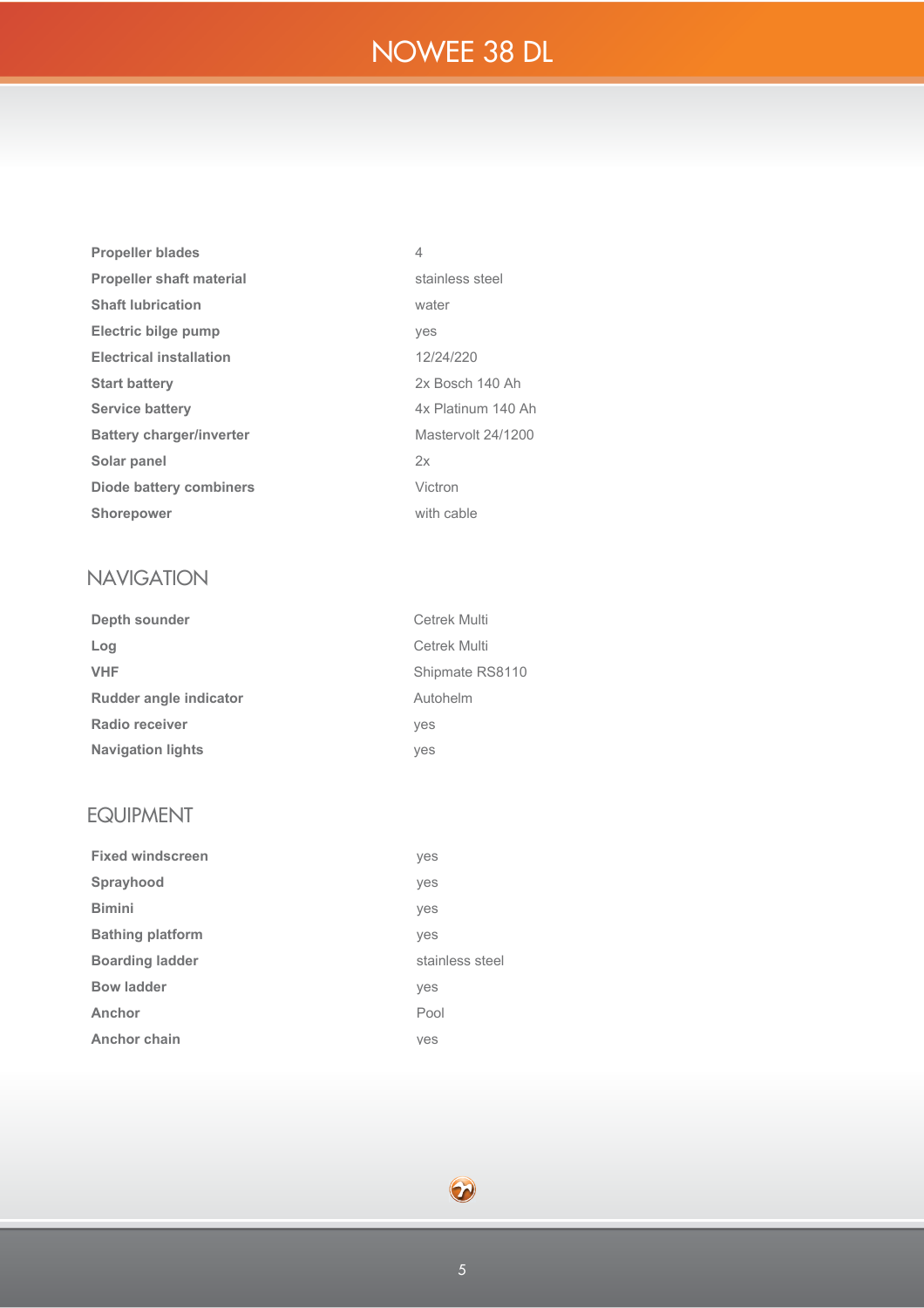| <b>Windlass</b>              | manual Lofrans  |
|------------------------------|-----------------|
| Sea railing                  | stainless steel |
| Grab rail (superstructure)   | stainless steel |
| Railing side opening gates   | yes             |
| Wiper                        | 3x              |
| Horn                         | electric        |
| <b>Fenders</b>               | yes             |
| <b>Mooring lines</b>         | yes             |
| TV                           | MT Logic        |
| <b>TV</b> receiver           | yes             |
| Radio                        | Pioneer Radio   |
| <b>Surround Sound System</b> | Pioneer         |
| <b>Speakers in salon</b>     | yes             |
| <b>Fire extinguisher</b>     | yes             |

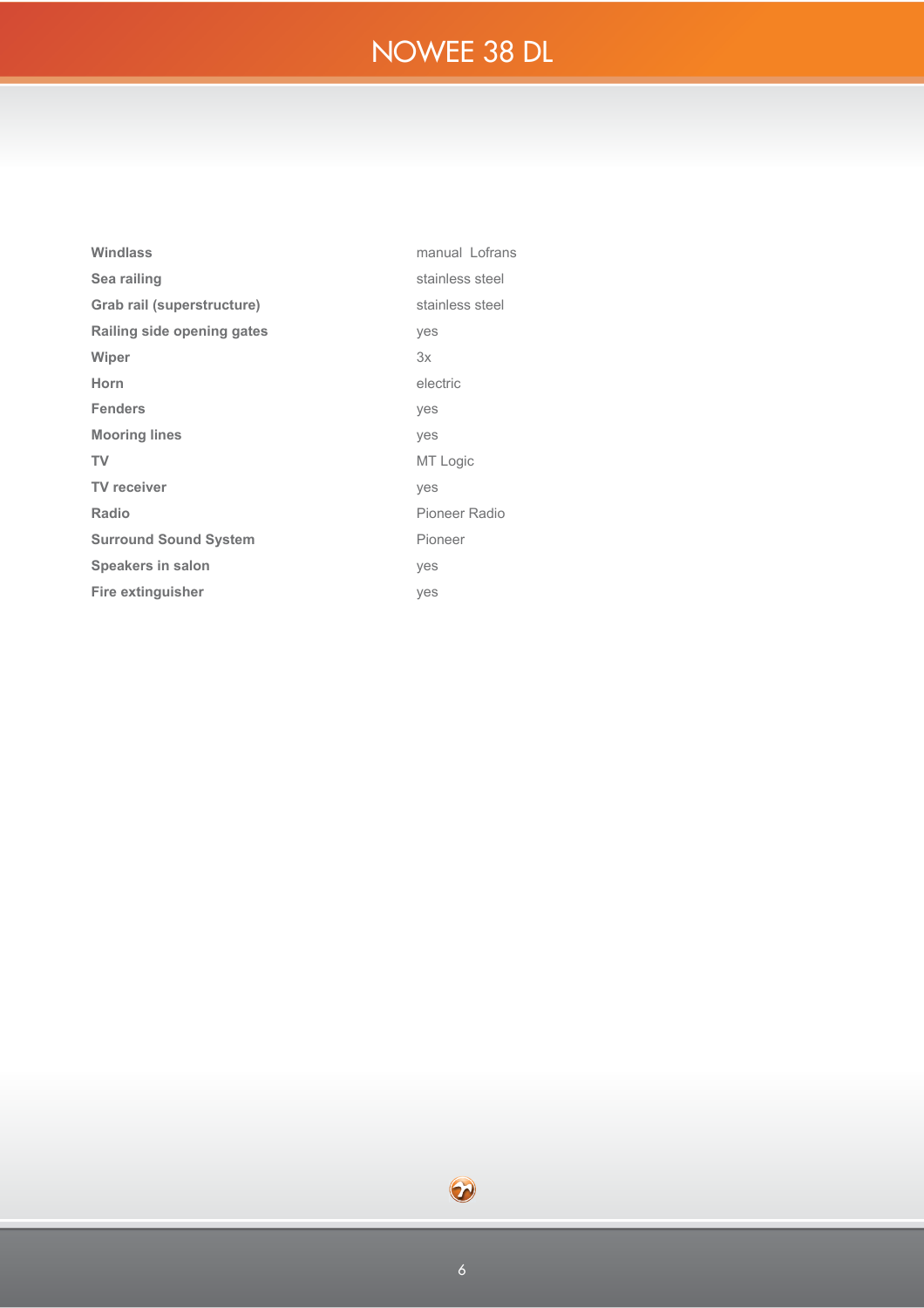# $12:($



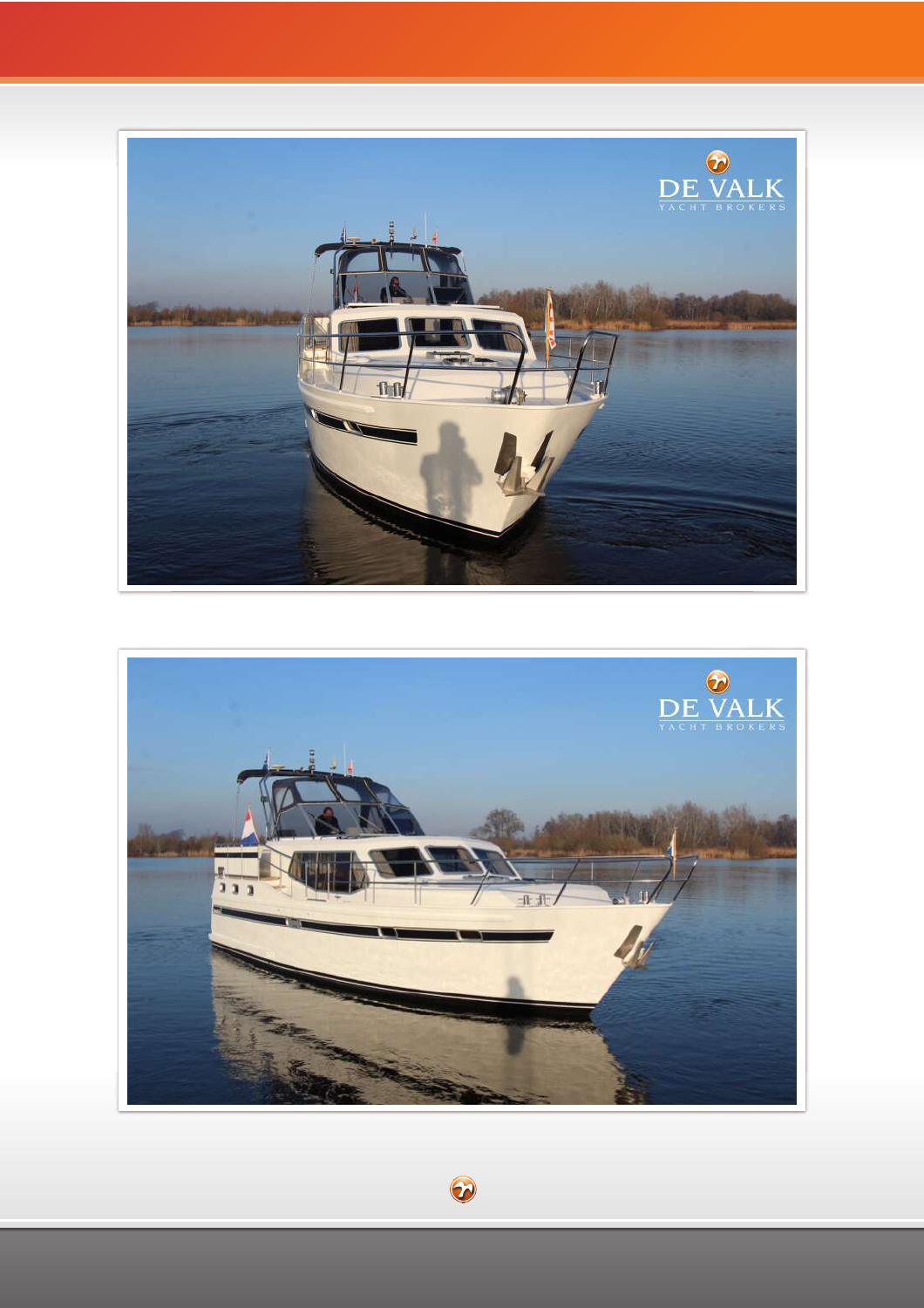| ---- |  |
|------|--|
|      |  |
|      |  |
|      |  |
|      |  |
|      |  |
|      |  |
|      |  |
|      |  |
|      |  |
|      |  |
|      |  |
|      |  |
|      |  |
|      |  |
|      |  |
|      |  |
|      |  |
|      |  |
|      |  |
|      |  |
|      |  |
|      |  |
|      |  |
|      |  |
|      |  |
|      |  |
|      |  |
|      |  |
|      |  |
|      |  |
|      |  |
|      |  |
|      |  |
|      |  |
|      |  |
|      |  |
|      |  |
|      |  |
|      |  |
|      |  |
|      |  |
|      |  |
|      |  |
|      |  |
|      |  |
|      |  |
|      |  |
|      |  |
|      |  |
|      |  |
|      |  |
|      |  |
|      |  |
|      |  |
|      |  |
|      |  |
|      |  |
|      |  |

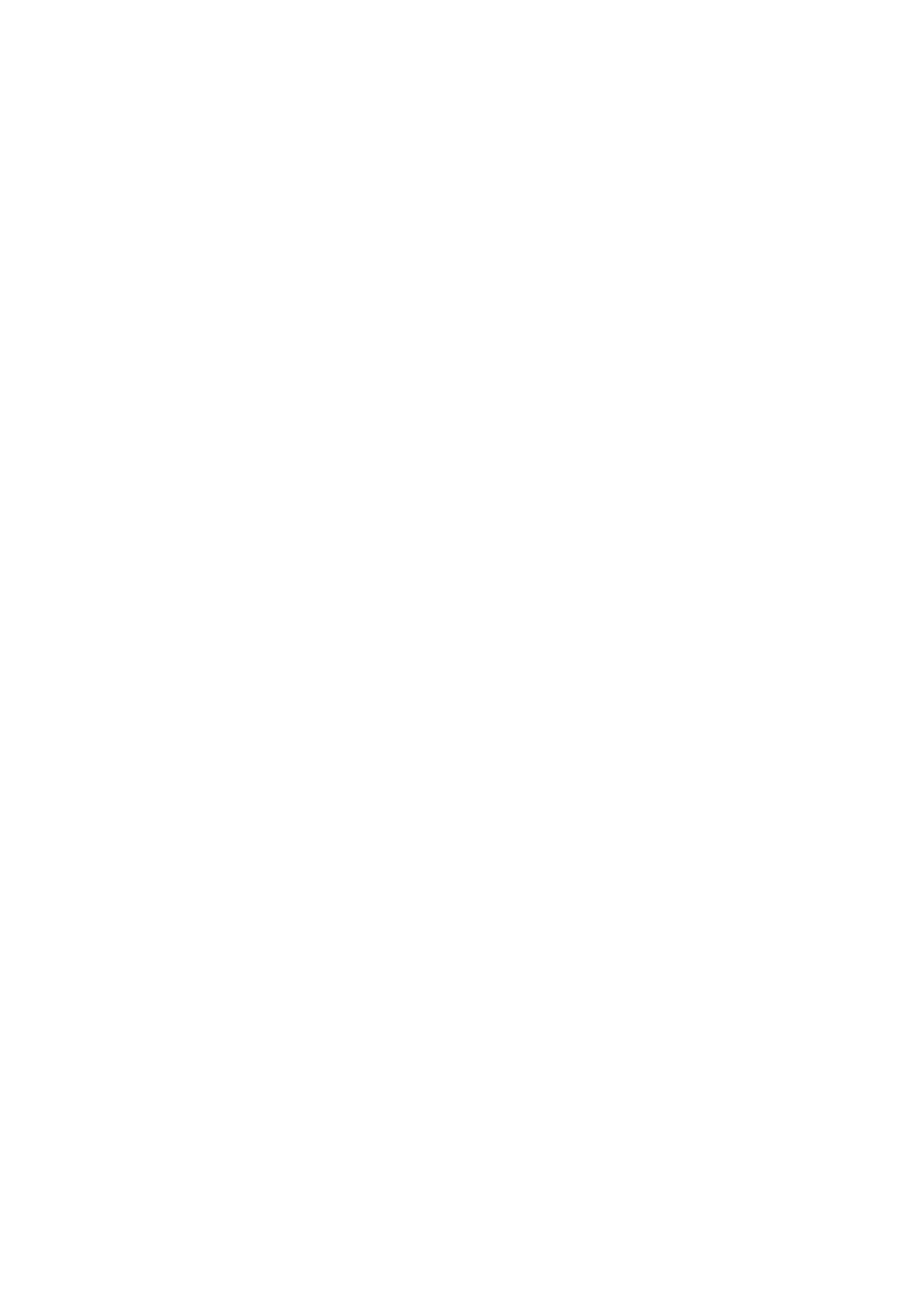| ---- |  |
|------|--|
|      |  |
|      |  |
|      |  |
|      |  |
|      |  |
|      |  |
|      |  |
|      |  |
|      |  |
|      |  |
|      |  |
|      |  |
|      |  |
|      |  |
|      |  |
|      |  |
|      |  |
|      |  |
|      |  |
|      |  |
|      |  |
|      |  |
|      |  |
|      |  |
|      |  |
|      |  |
|      |  |
|      |  |
|      |  |
|      |  |
|      |  |
|      |  |
|      |  |
|      |  |
|      |  |
|      |  |
|      |  |
|      |  |
|      |  |
|      |  |
|      |  |
|      |  |
|      |  |
|      |  |
|      |  |
|      |  |
|      |  |
|      |  |
|      |  |
|      |  |
|      |  |
|      |  |
|      |  |
|      |  |
|      |  |
|      |  |
|      |  |
|      |  |

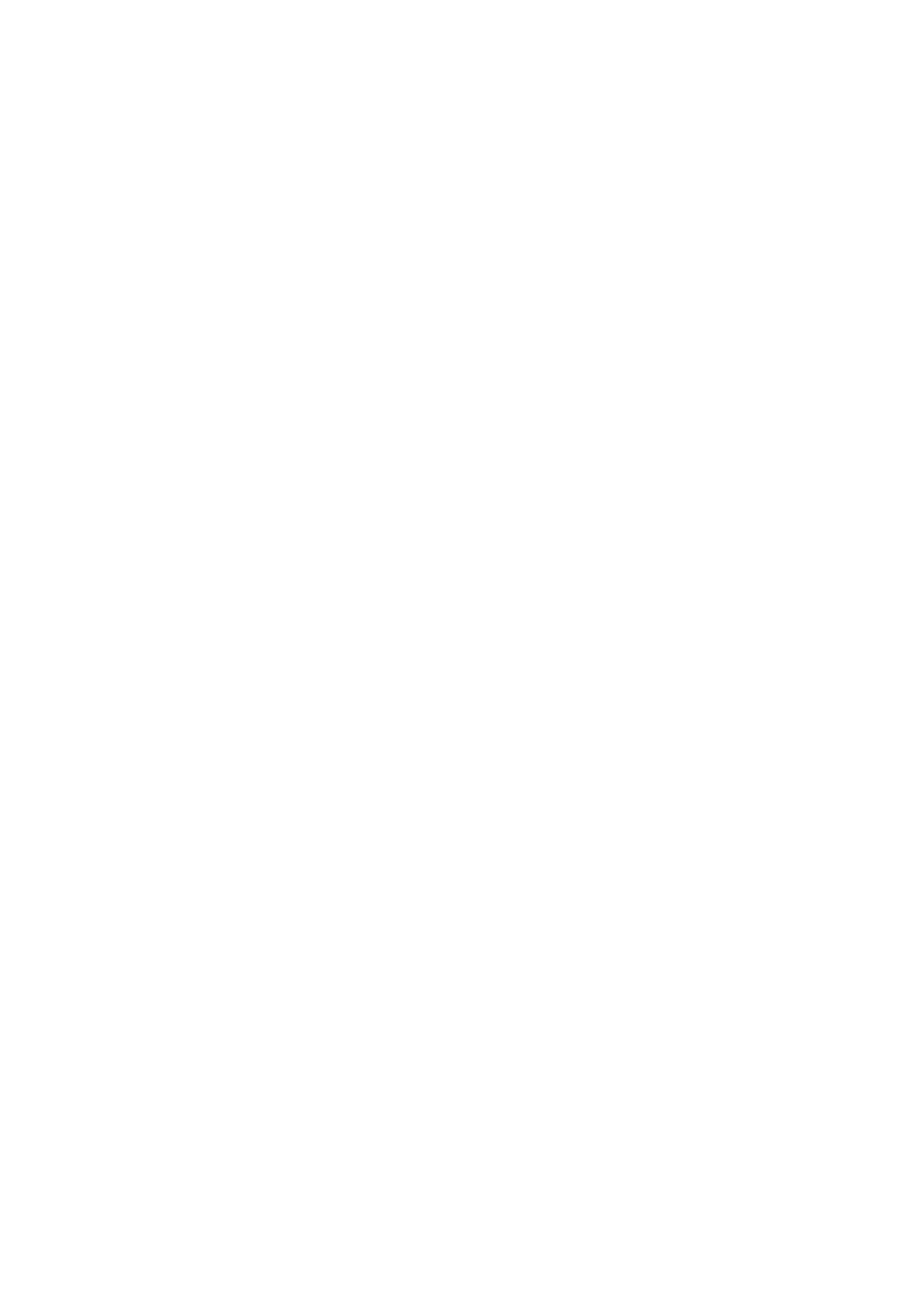| ---- |  |
|------|--|
|      |  |
|      |  |
|      |  |
|      |  |
|      |  |
|      |  |
|      |  |
|      |  |
|      |  |
|      |  |
|      |  |
|      |  |
|      |  |
|      |  |
|      |  |
|      |  |
|      |  |
|      |  |
|      |  |
|      |  |
|      |  |
|      |  |
|      |  |
|      |  |
|      |  |
|      |  |
|      |  |
|      |  |
|      |  |
|      |  |
|      |  |
|      |  |
|      |  |
|      |  |
|      |  |
|      |  |
|      |  |
|      |  |
|      |  |
|      |  |
|      |  |
|      |  |
|      |  |
|      |  |
|      |  |
|      |  |
|      |  |
|      |  |
|      |  |
|      |  |
|      |  |
|      |  |
|      |  |
|      |  |
|      |  |
|      |  |
|      |  |
|      |  |

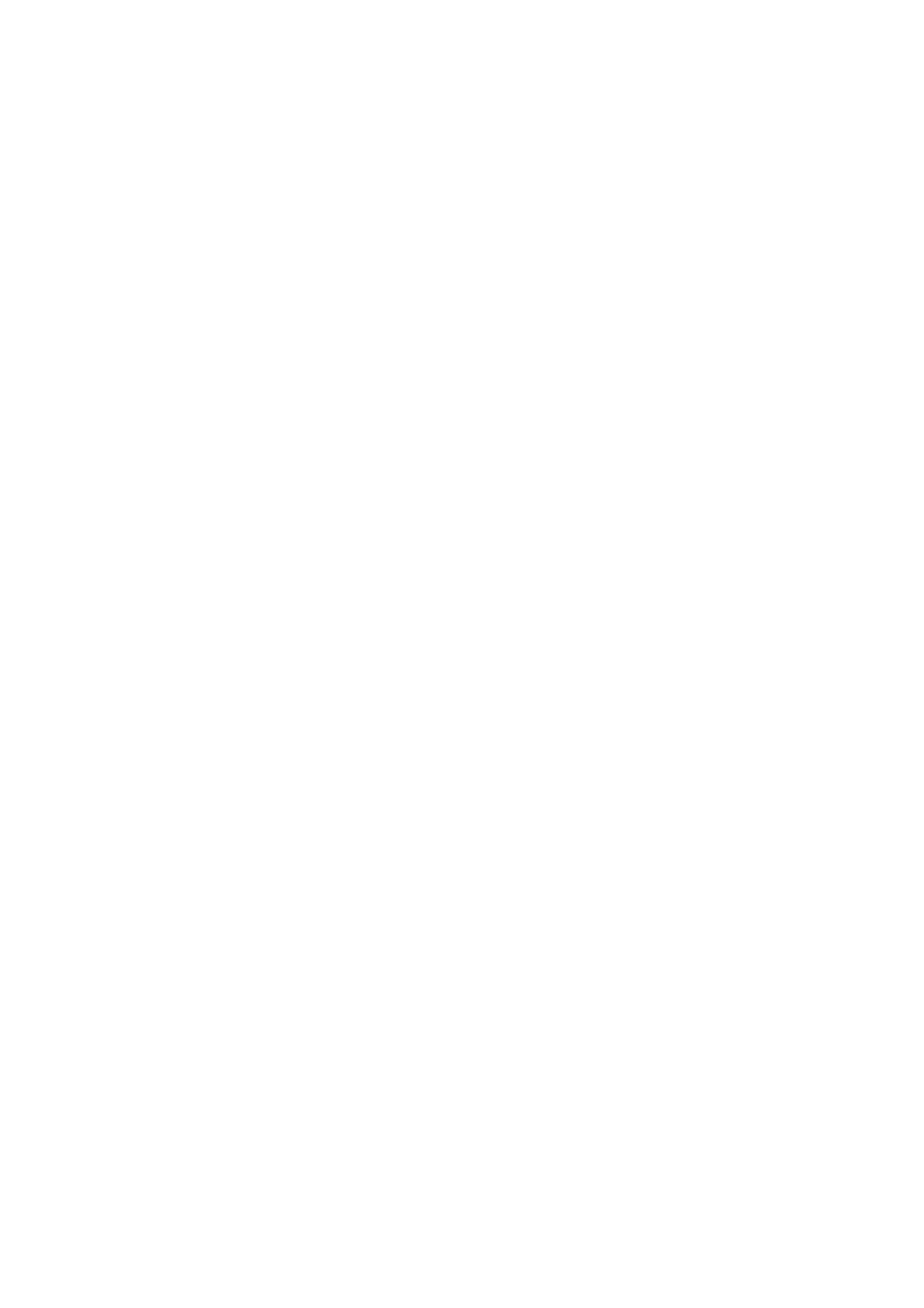| ---- |  |
|------|--|
|      |  |
|      |  |
|      |  |
|      |  |
|      |  |
|      |  |
|      |  |
|      |  |
|      |  |
|      |  |
|      |  |
|      |  |
|      |  |
|      |  |
|      |  |
|      |  |
|      |  |
|      |  |
|      |  |
|      |  |
|      |  |
|      |  |
|      |  |
|      |  |
|      |  |
|      |  |
|      |  |
|      |  |
|      |  |
|      |  |
|      |  |
|      |  |
|      |  |
|      |  |
|      |  |
|      |  |
|      |  |
|      |  |
|      |  |
|      |  |
|      |  |
|      |  |
|      |  |
|      |  |
|      |  |
|      |  |
|      |  |
|      |  |
|      |  |
|      |  |
|      |  |
|      |  |
|      |  |
|      |  |
|      |  |
|      |  |
|      |  |
|      |  |

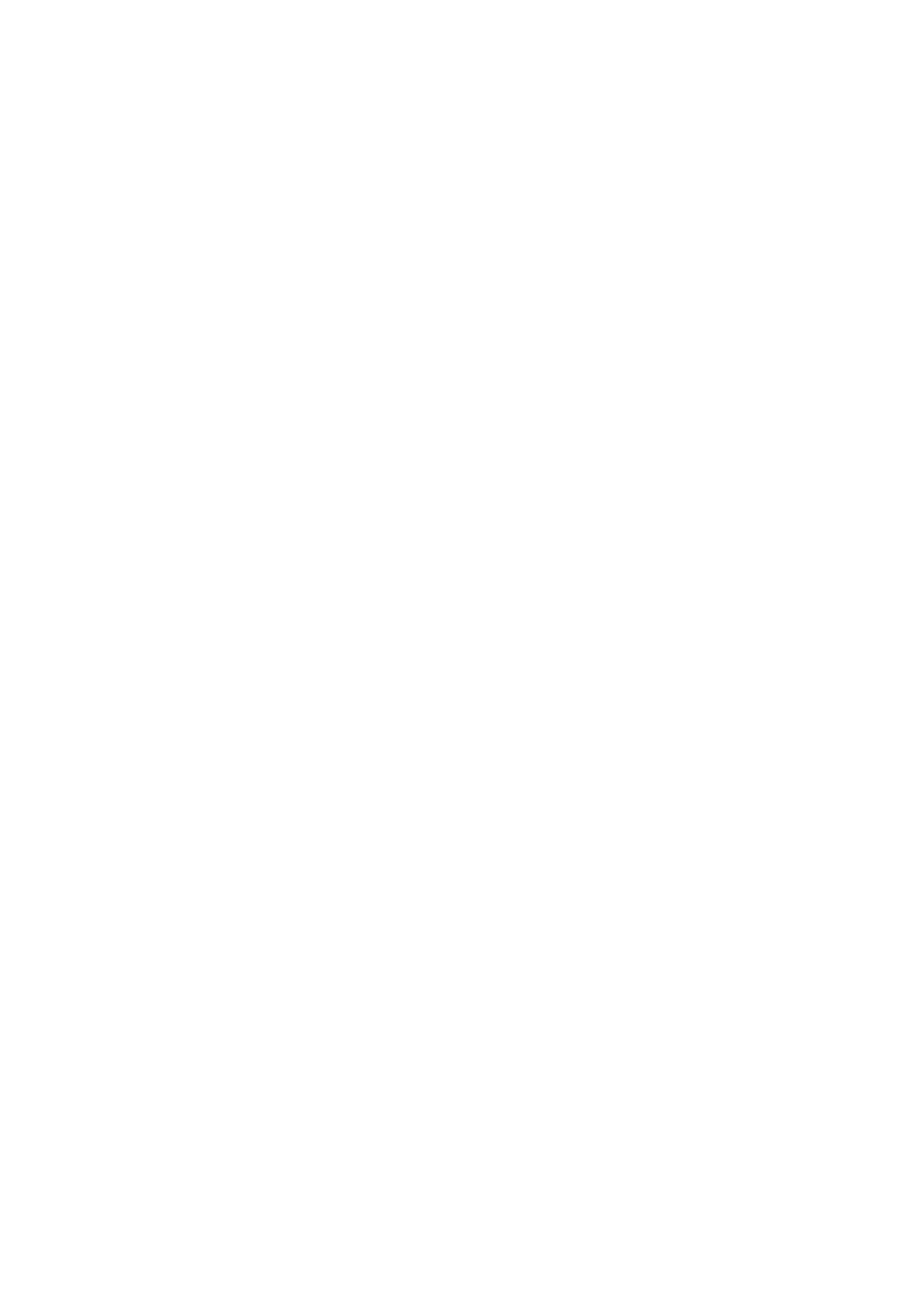| ---- |  |
|------|--|
|      |  |
|      |  |
|      |  |
|      |  |
|      |  |
|      |  |
|      |  |
|      |  |
|      |  |
|      |  |
|      |  |
|      |  |
|      |  |
|      |  |
|      |  |
|      |  |
|      |  |
|      |  |
|      |  |
|      |  |
|      |  |
|      |  |
|      |  |
|      |  |
|      |  |
|      |  |
|      |  |
|      |  |
|      |  |
|      |  |
|      |  |
|      |  |
|      |  |
|      |  |
|      |  |
|      |  |
|      |  |
|      |  |
|      |  |
|      |  |
|      |  |
|      |  |
|      |  |
|      |  |
|      |  |
|      |  |
|      |  |
|      |  |
|      |  |
|      |  |
|      |  |
|      |  |
|      |  |
|      |  |
|      |  |
|      |  |
|      |  |
|      |  |

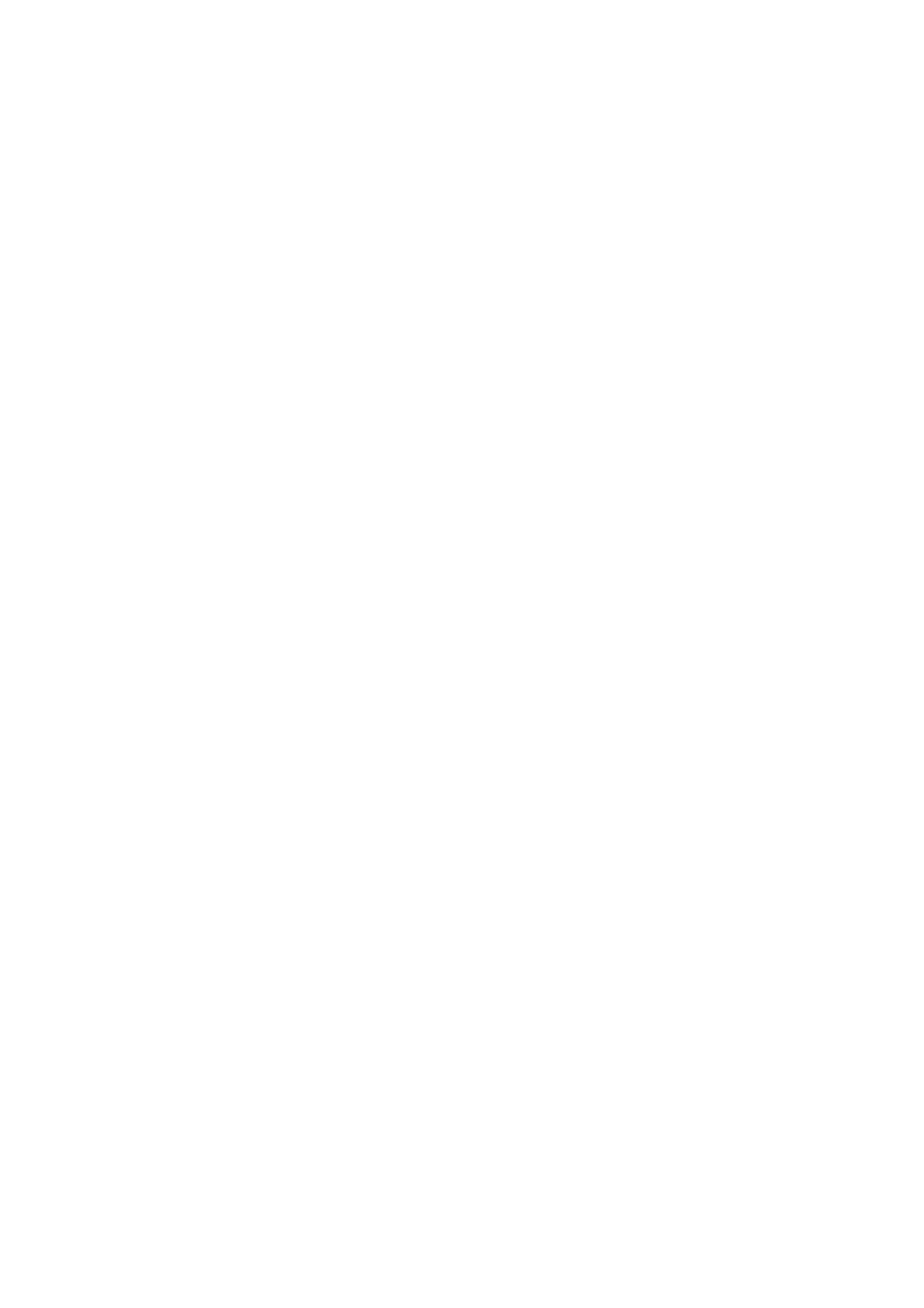| ---- |  |
|------|--|
|      |  |
|      |  |
|      |  |
|      |  |
|      |  |
|      |  |
|      |  |
|      |  |
|      |  |
|      |  |
|      |  |
|      |  |
|      |  |
|      |  |
|      |  |
|      |  |
|      |  |
|      |  |
|      |  |
|      |  |
|      |  |
|      |  |
|      |  |
|      |  |
|      |  |
|      |  |
|      |  |
|      |  |
|      |  |
|      |  |
|      |  |
|      |  |
|      |  |
|      |  |
|      |  |
|      |  |
|      |  |
|      |  |
|      |  |
|      |  |
|      |  |
|      |  |
|      |  |
|      |  |
|      |  |
|      |  |
|      |  |
|      |  |
|      |  |
|      |  |
|      |  |
|      |  |
|      |  |
|      |  |
|      |  |
|      |  |
|      |  |
|      |  |

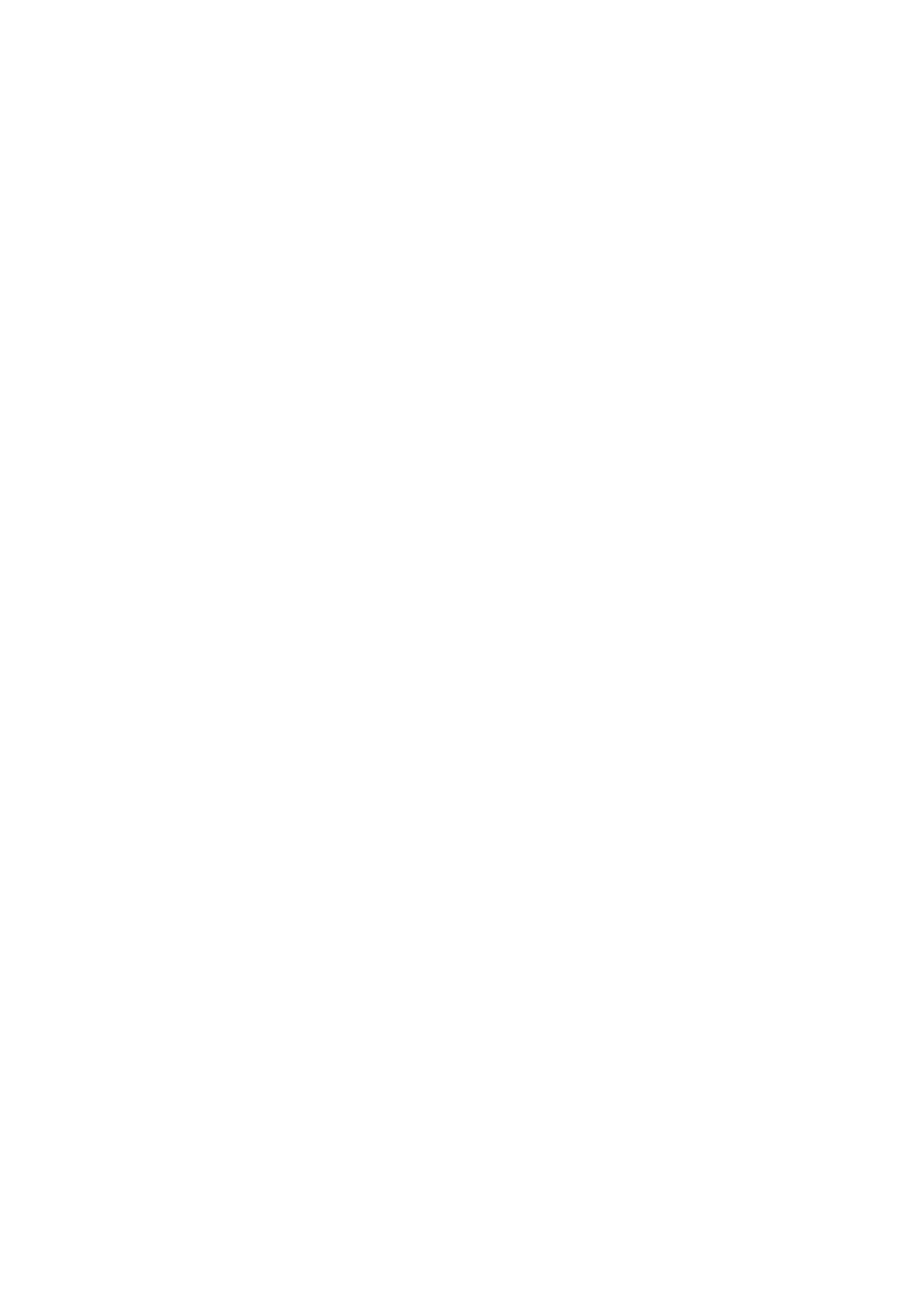| ---- |  |
|------|--|
|      |  |
|      |  |
|      |  |
|      |  |
|      |  |
|      |  |
|      |  |
|      |  |
|      |  |
|      |  |
|      |  |
|      |  |
|      |  |
|      |  |
|      |  |
|      |  |
|      |  |
|      |  |
|      |  |
|      |  |
|      |  |
|      |  |
|      |  |
|      |  |
|      |  |
|      |  |
|      |  |
|      |  |
|      |  |
|      |  |
|      |  |
|      |  |
|      |  |
|      |  |
|      |  |
|      |  |
|      |  |
|      |  |
|      |  |
|      |  |
|      |  |
|      |  |
|      |  |
|      |  |
|      |  |
|      |  |
|      |  |
|      |  |
|      |  |
|      |  |
|      |  |
|      |  |
|      |  |
|      |  |
|      |  |
|      |  |
|      |  |
|      |  |

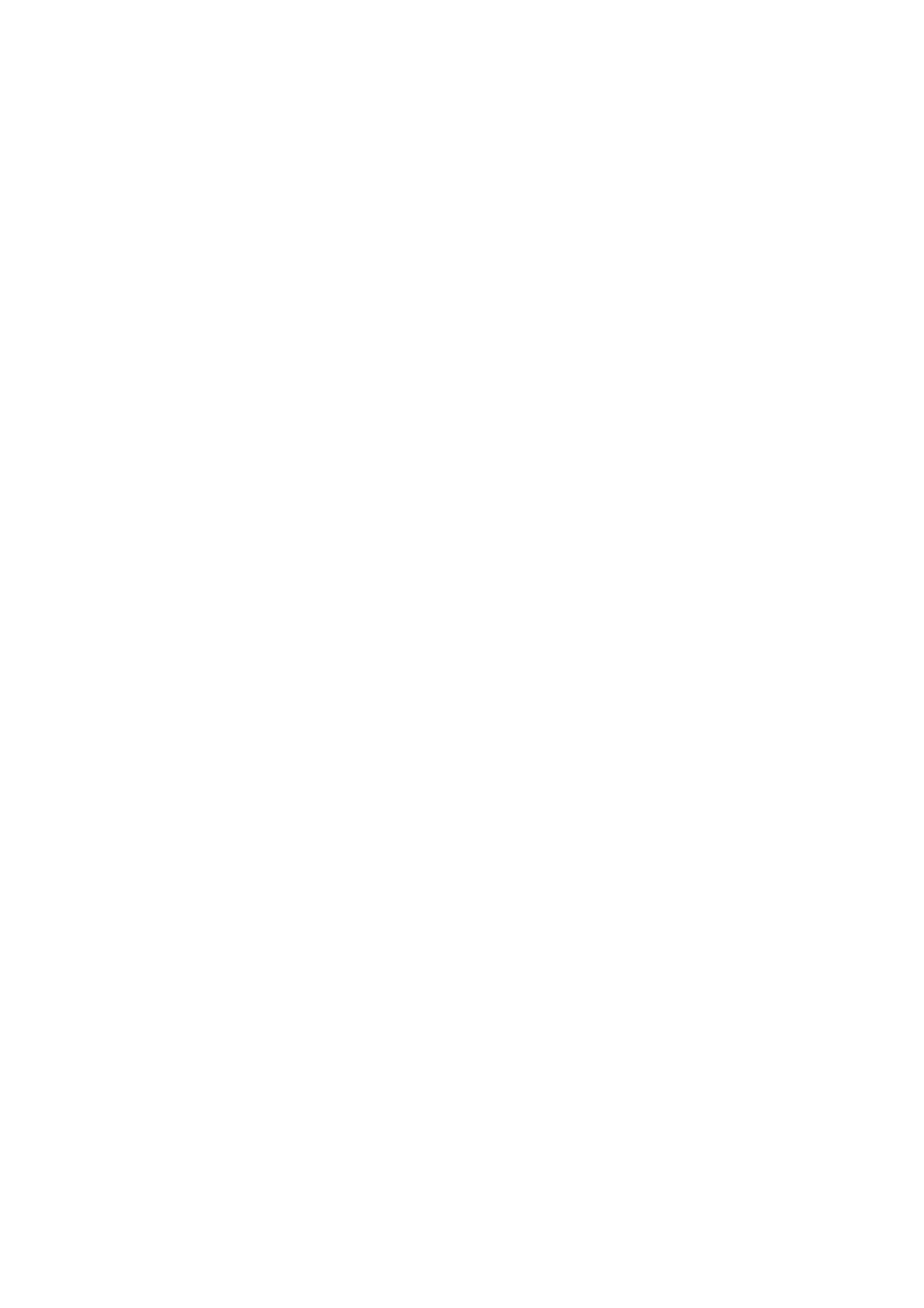| ---- |  |
|------|--|
|      |  |
|      |  |
|      |  |
|      |  |
|      |  |
|      |  |
|      |  |
|      |  |
|      |  |
|      |  |
|      |  |
|      |  |
|      |  |
|      |  |
|      |  |
|      |  |
|      |  |
|      |  |
|      |  |
|      |  |
|      |  |
|      |  |
|      |  |
|      |  |
|      |  |
|      |  |
|      |  |
|      |  |
|      |  |
|      |  |
|      |  |
|      |  |
|      |  |
|      |  |
|      |  |
|      |  |
|      |  |
|      |  |
|      |  |
|      |  |
|      |  |
|      |  |
|      |  |
|      |  |
|      |  |
|      |  |
|      |  |
|      |  |
|      |  |
|      |  |
|      |  |
|      |  |
|      |  |
|      |  |
|      |  |
|      |  |
|      |  |
|      |  |

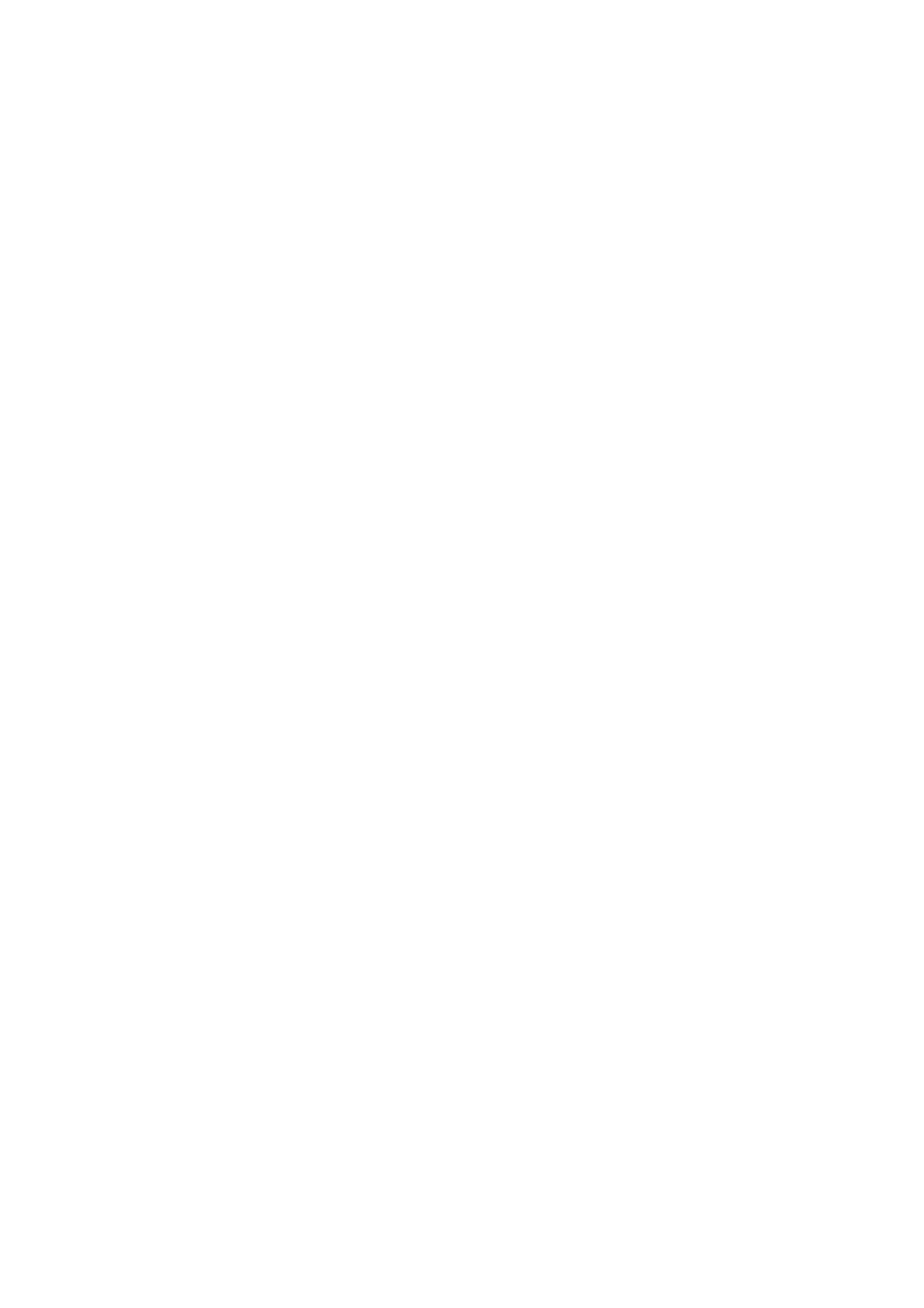| ---- |  |
|------|--|
|      |  |
|      |  |
|      |  |
|      |  |
|      |  |
|      |  |
|      |  |
|      |  |
|      |  |
|      |  |
|      |  |
|      |  |
|      |  |
|      |  |
|      |  |
|      |  |
|      |  |
|      |  |
|      |  |
|      |  |
|      |  |
|      |  |
|      |  |
|      |  |
|      |  |
|      |  |
|      |  |
|      |  |
|      |  |
|      |  |
|      |  |
|      |  |
|      |  |
|      |  |
|      |  |
|      |  |
|      |  |
|      |  |
|      |  |
|      |  |
|      |  |
|      |  |
|      |  |
|      |  |
|      |  |
|      |  |
|      |  |
|      |  |
|      |  |
|      |  |
|      |  |
|      |  |
|      |  |
|      |  |
|      |  |
|      |  |
|      |  |
|      |  |

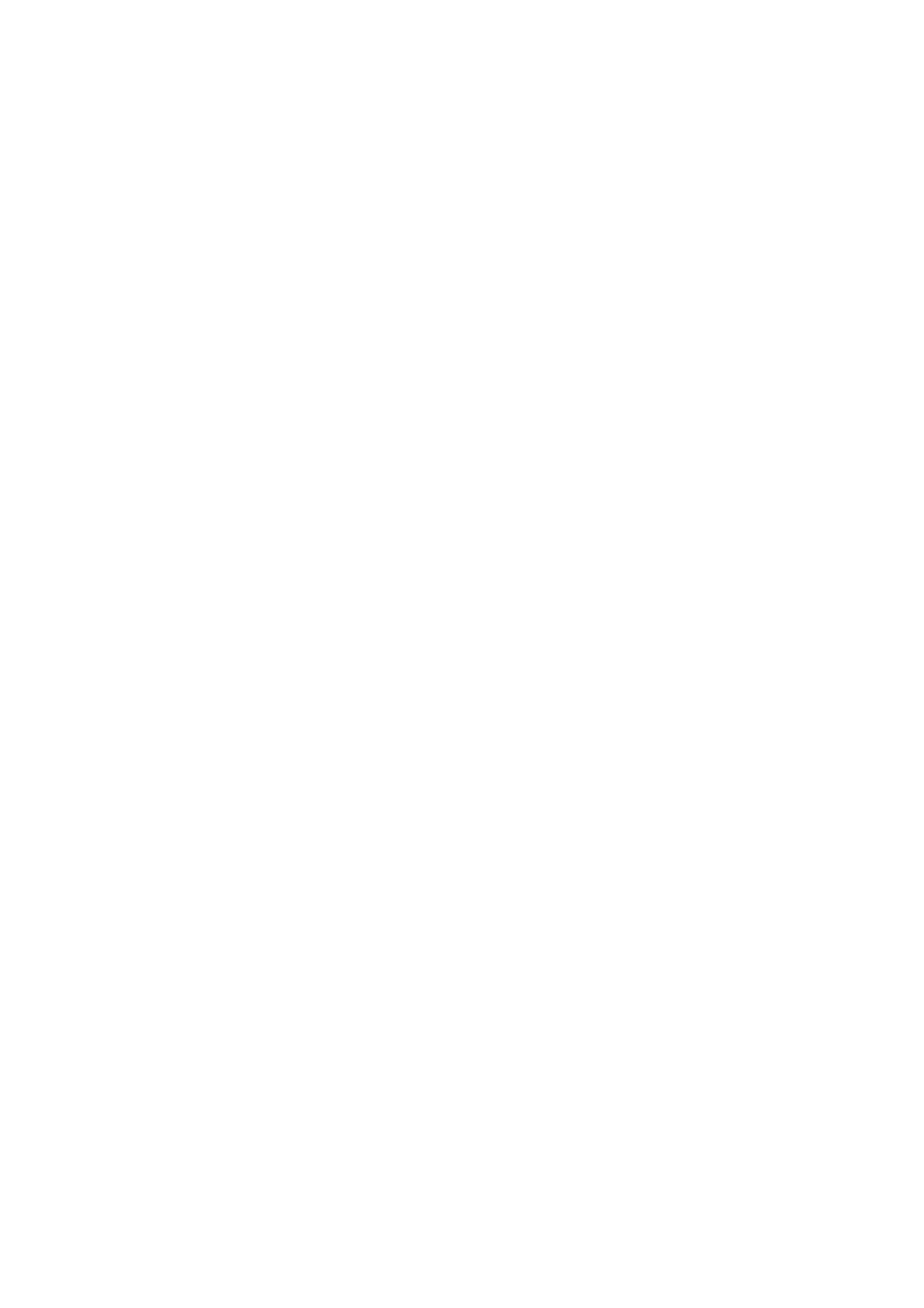| ---- |  |
|------|--|
|      |  |
|      |  |
|      |  |
|      |  |
|      |  |
|      |  |
|      |  |
|      |  |
|      |  |
|      |  |
|      |  |
|      |  |
|      |  |
|      |  |
|      |  |
|      |  |
|      |  |
|      |  |
|      |  |
|      |  |
|      |  |
|      |  |
|      |  |
|      |  |
|      |  |
|      |  |
|      |  |
|      |  |
|      |  |
|      |  |
|      |  |
|      |  |
|      |  |
|      |  |
|      |  |
|      |  |
|      |  |
|      |  |
|      |  |
|      |  |
|      |  |
|      |  |
|      |  |
|      |  |
|      |  |
|      |  |
|      |  |
|      |  |
|      |  |
|      |  |
|      |  |
|      |  |
|      |  |
|      |  |
|      |  |
|      |  |
|      |  |
|      |  |

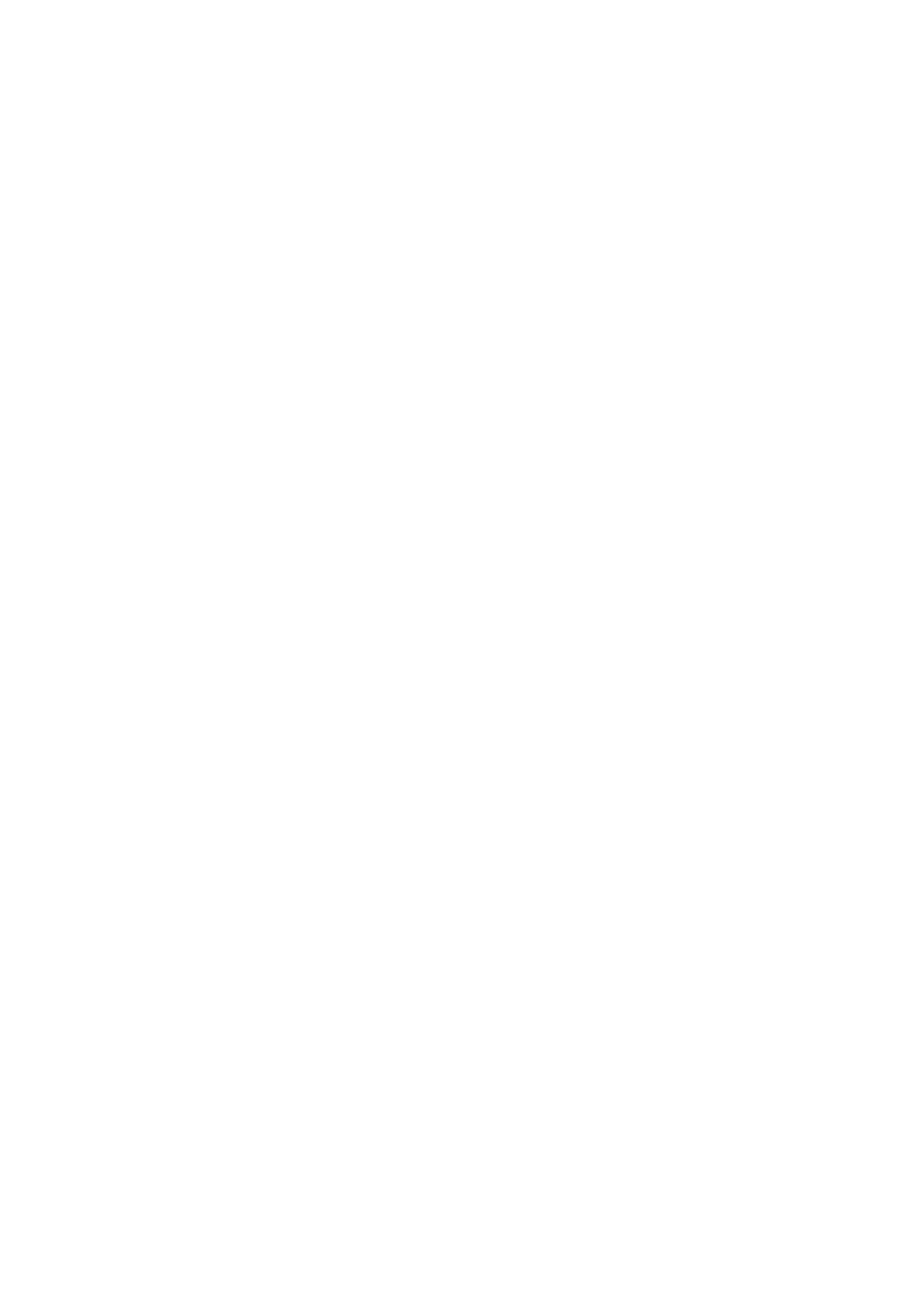| ---- |  |
|------|--|
|      |  |
|      |  |
|      |  |
|      |  |
|      |  |
|      |  |
|      |  |
|      |  |
|      |  |
|      |  |
|      |  |
|      |  |
|      |  |
|      |  |
|      |  |
|      |  |
|      |  |
|      |  |
|      |  |
|      |  |
|      |  |
|      |  |
|      |  |
|      |  |
|      |  |
|      |  |
|      |  |
|      |  |
|      |  |
|      |  |
|      |  |
|      |  |
|      |  |
|      |  |
|      |  |
|      |  |
|      |  |
|      |  |
|      |  |
|      |  |
|      |  |
|      |  |
|      |  |
|      |  |
|      |  |
|      |  |
|      |  |
|      |  |
|      |  |
|      |  |
|      |  |
|      |  |
|      |  |
|      |  |
|      |  |
|      |  |
|      |  |
|      |  |

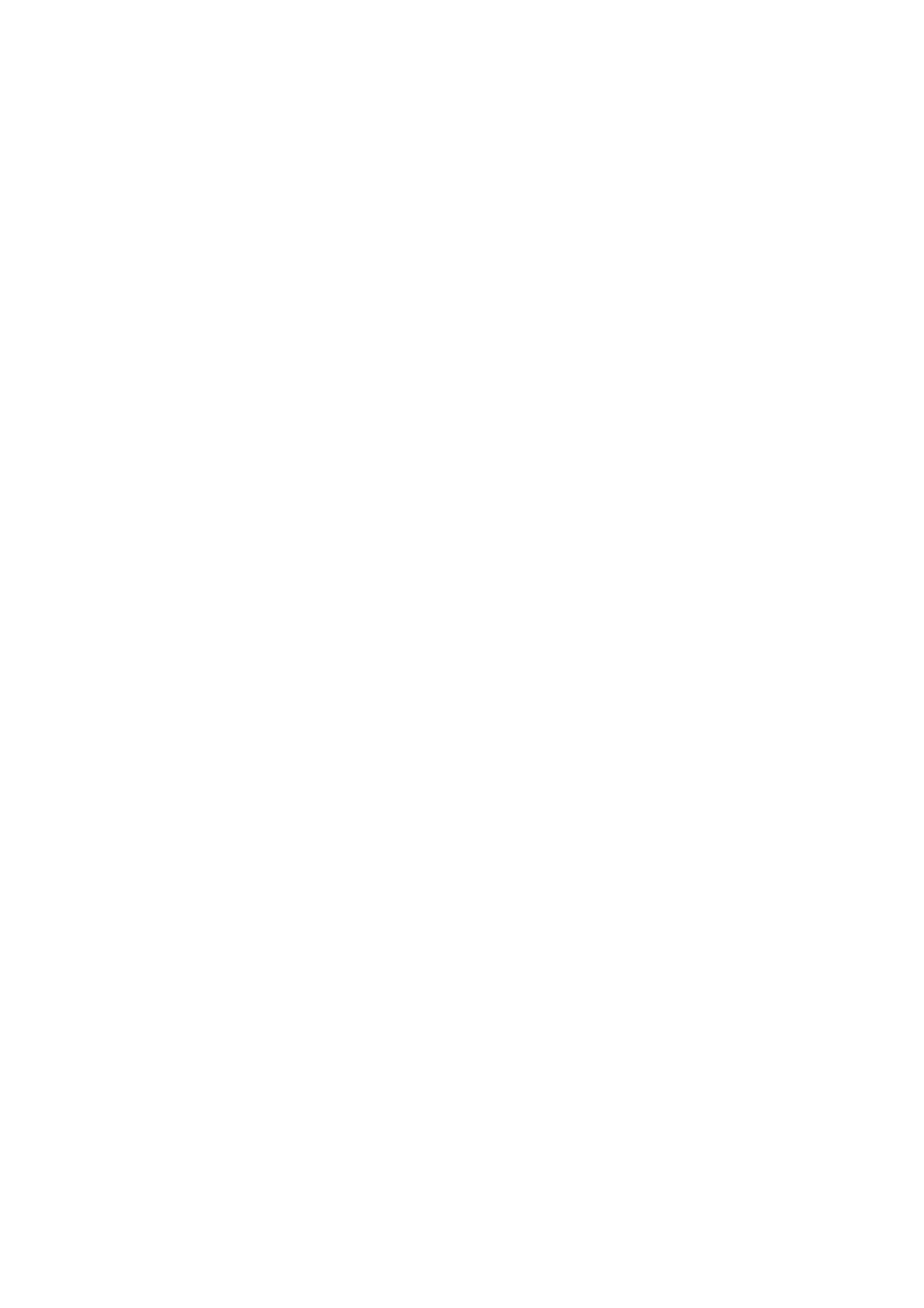| ---- |  |
|------|--|
|      |  |
|      |  |
|      |  |
|      |  |
|      |  |
|      |  |
|      |  |
|      |  |
|      |  |
|      |  |
|      |  |
|      |  |
|      |  |
|      |  |
|      |  |
|      |  |
|      |  |
|      |  |
|      |  |
|      |  |
|      |  |
|      |  |
|      |  |
|      |  |
|      |  |
|      |  |
|      |  |
|      |  |
|      |  |
|      |  |
|      |  |
|      |  |
|      |  |
|      |  |
|      |  |
|      |  |
|      |  |
|      |  |
|      |  |
|      |  |
|      |  |
|      |  |
|      |  |
|      |  |
|      |  |
|      |  |
|      |  |
|      |  |
|      |  |
|      |  |
|      |  |
|      |  |
|      |  |
|      |  |
|      |  |
|      |  |
|      |  |
|      |  |